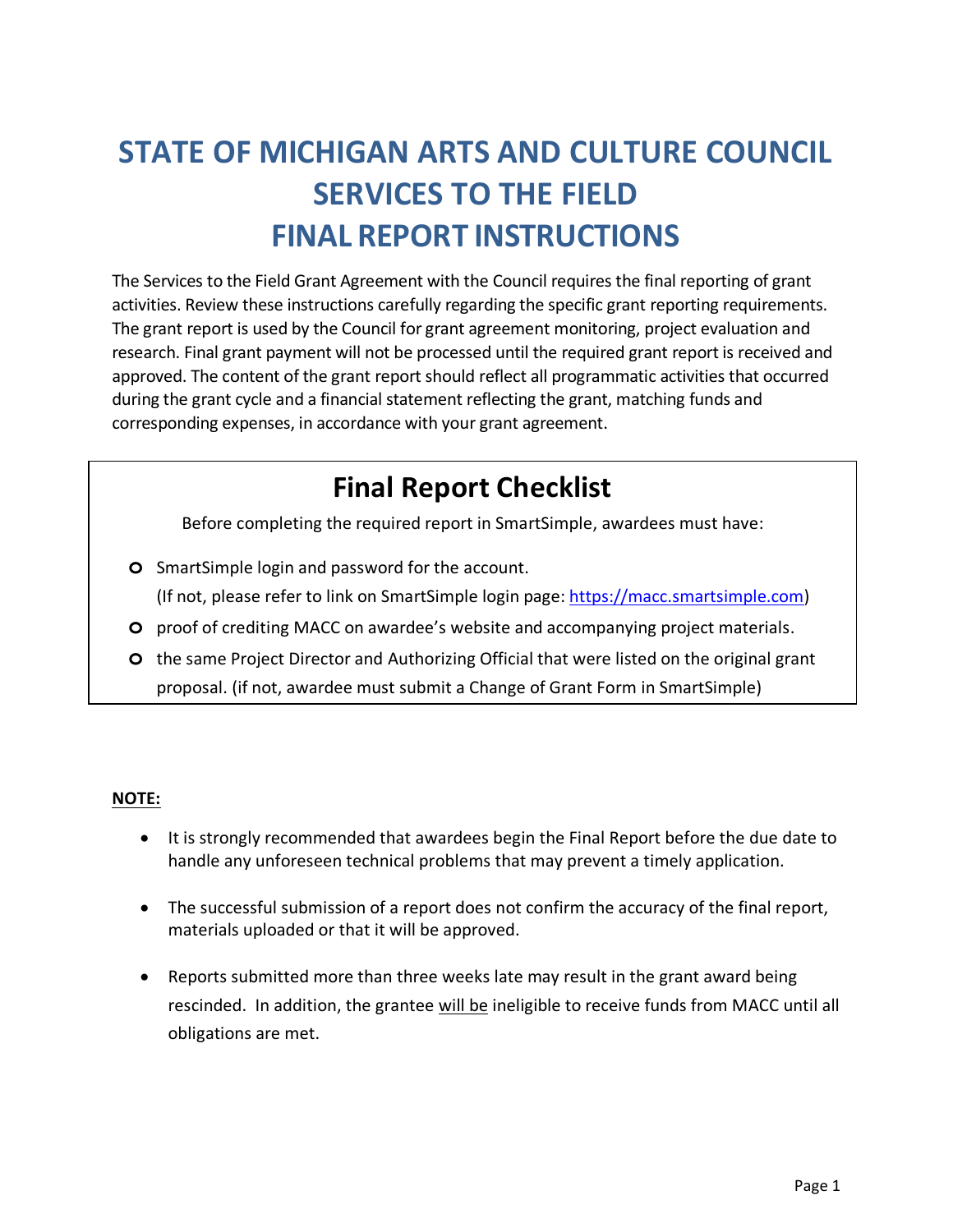### **Final Report Overview**

In order to complete the Final Report, the grantee must log into SmartSimple using the same credentials as were used to log in to create the original grant application. Please, do not create additional account(s).

Once logged in, the system will guide grantee through the five tabs that must be completed prior to submitting the final report. These tabs include GENERAL, REPORT DETAILS, FINANCIAL, QUESTIONS & ATTACHMENTS, and CERTIFICATION.

Please read the accompanying instructions or utilize the tooltips next to each question (indicated with "?") to determine what each question is asking.

Like the application, navigate the Final Report by clicking the tabs on the main page. At the bottom of each page is a "Save Draft" button. Be sure to save work often to avoid any loss of information. Grantee must complete all five tabs before submitting the Final Report.

#### **How To Access/Begin A Final Report:**

1) Login to SmartSimple, then select "Applications and Grants" near the top of webpage.



2) Click on "AWARDED" tab, then select blue "Open" button the grant line.

#### **My Applications**

Use the tabs below to see your applications and grants in progress. If you have a grant and would like to upload letters to the Governor and your local legislators, click the Acknowledgements tab.

|   | IN PROGRESS (0)<br>SUBMITTED (0) | <b>AWARDED (2)</b>     | NOT AWARDED (0)                               | CLOSED (0) | <b>ACKNOWLEDGEMENTS (2)</b> |                                   |                                 |                      |              |      |   |
|---|----------------------------------|------------------------|-----------------------------------------------|------------|-----------------------------|-----------------------------------|---------------------------------|----------------------|--------------|------|---|
| ு |                                  |                        |                                               |            |                             |                                   |                                 |                      | $1-2$ of $2$ |      |   |
|   | <b>Organization Name</b>         | Grant<br><b>Number</b> | <b>Project Name</b>                           |            | $\div$ Application Type     | <b>Amount</b><br><b>Requested</b> | <b>Amount</b><br><b>Awarded</b> | $\div$ Status $\div$ |              |      | A |
|   |                                  | 210S2121               |                                               |            | <b>Operational Support</b>  | \$25,000                          | \$12,500                        | Awarded              |              | Open |   |
|   |                                  | 21MG3128               | Paint the Pavement (formerly<br>Intersection) |            | Minigrants Arts<br>Project  | \$3,000                           | \$1,750                         | Awarded              |              | Open |   |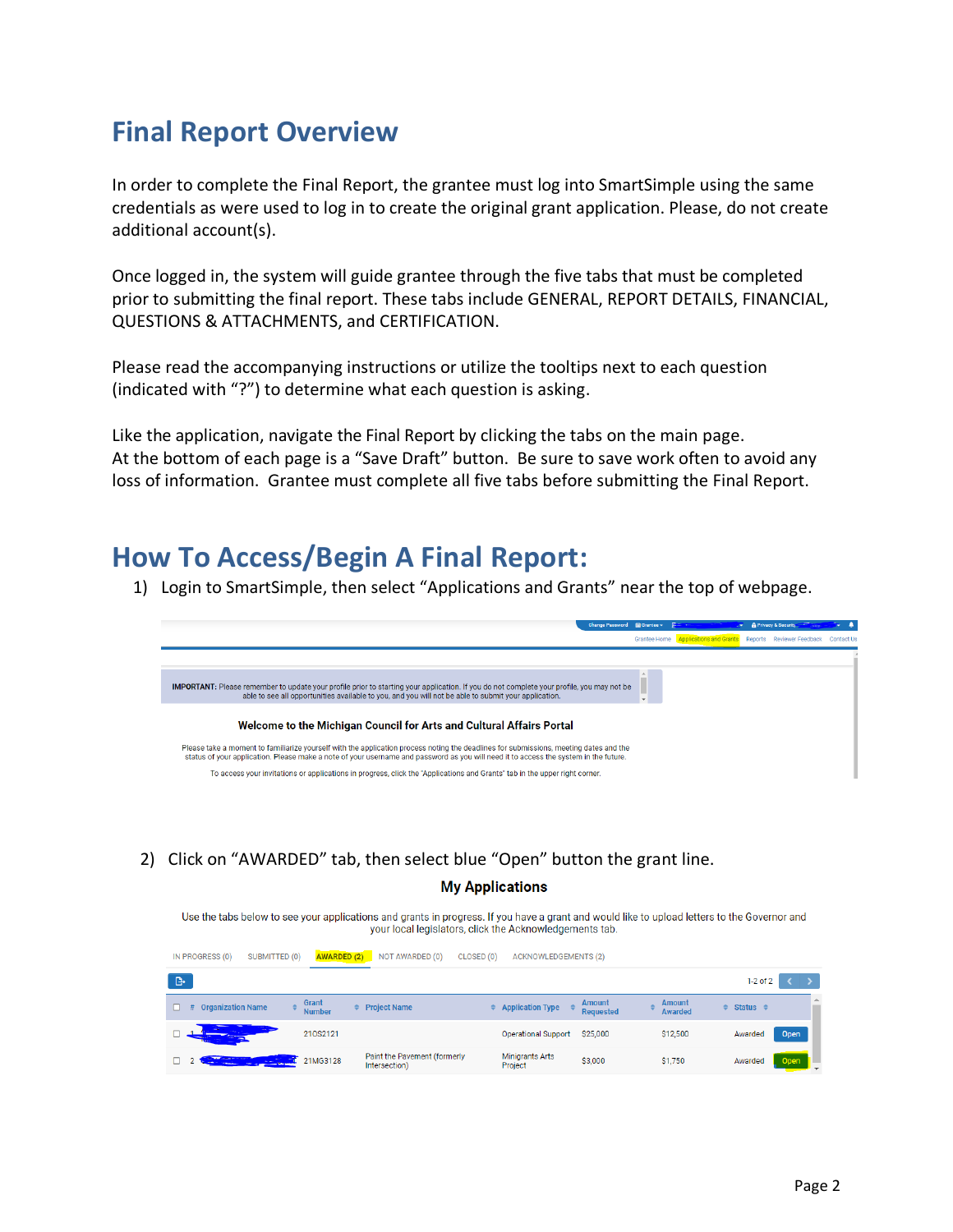3) Hover and click on "Final Reports" tab, left side menu

|    |                               |    | michigan<br>nnu meili<br>arts<br>cultura |                              |                                                   |                     |                                                             |                               |                   |              |               |
|----|-------------------------------|----|------------------------------------------|------------------------------|---------------------------------------------------|---------------------|-------------------------------------------------------------|-------------------------------|-------------------|--------------|---------------|
|    |                               |    | $New -$<br>-                             | Actions $\blacktriangledown$ |                                                   |                     |                                                             |                               |                   |              |               |
|    |                               | 17 | Main                                     |                              | 21MG3128                                          |                     |                                                             |                               |                   |              |               |
|    |                               |    | <b>卷 Contacts</b>                        | $\overline{2}$               | Grant Number: 21MG3128                            |                     |                                                             |                               |                   |              |               |
|    |                               | 圓  | <b>Organizations</b>                     |                              |                                                   | Status: Awarded     |                                                             |                               |                   |              |               |
|    |                               | 圓  | <b>Final Reports</b>                     |                              |                                                   |                     | Type of Application: FY21 Region 05 Minigrants Arts Project |                               |                   |              |               |
|    |                               | 圓  | Payment                                  | $\overline{2}$               | <b>Organization Name:</b>                         |                     |                                                             |                               |                   |              |               |
|    |                               | 圓  | <b>Grant Change</b>                      |                              | <b>Project Director:</b>                          | ℯ                   |                                                             |                               |                   |              |               |
|    |                               |    |                                          |                              |                                                   |                     |                                                             |                               |                   |              |               |
|    |                               |    |                                          |                              |                                                   |                     |                                                             |                               |                   |              |               |
|    |                               |    |                                          |                              |                                                   |                     |                                                             |                               |                   |              |               |
| 4) |                               |    |                                          |                              | Click on the grant award to open the final report |                     |                                                             |                               |                   |              |               |
|    | 21MG3128                      |    |                                          |                              |                                                   |                     |                                                             |                               |                   |              | $\rightarrow$ |
|    | B.<br>畫                       |    | E FINAL REPORTS - DEFAULT *              |                              |                                                   |                     |                                                             |                               |                   | $1-1$ of $1$ |               |
|    | $\Box$<br><b>Grant Number</b> |    |                                          | <b>C</b> Organization Name   |                                                   | $0$ Type            | <b>c</b> Status                                             | <sup>©</sup> Application Type | <b>C</b> Due Date |              |               |
|    | $\Box$ 1<br>21MG3128          |    |                                          | CITY OF MOUNT PLEASANT       |                                                   | <b>Final Report</b> | Draft                                                       | Minigrants Arts Project       | 07/05/2021        |              |               |

## **What is required in each section of the Final Report?**

Be sure that all sections of the Final Report are completed before submitting. Below, are the steps to completing a Final Report.

#### **GENERAL** tab:

Information in this section will be auto-filled from the original application. Review the information to ensure that it is still correct. If any of this info is incorrect, please fill out a *Change of Grant* form and send it to MACC to update data. Grantees cannot move forward with the Final Report until this info is correct. If everything is correct, click "Save Draft" at the bottom of the screen and move on.

### **REPORT DETAILS** tab:

Review the information under "Project" to be sure the project description is correct. Then move on to the "Participation Summary" section. Work through each question. Instructions are explained under each question. Click "Save Draft" often at the bottom of the screen and before moving on.

## **FINANCIAL** tab:

Scroll down to the "Revenue and Expense Report" section and click on the blue "Open" button. This will open a budget form in a new window. Enter the actual project expenses and revenues from your project. Grantees can utilize the budget from the original application as a guide. When budget information has been completed, select "Save" **and then select** "Close" at the bottom of the screen to move on.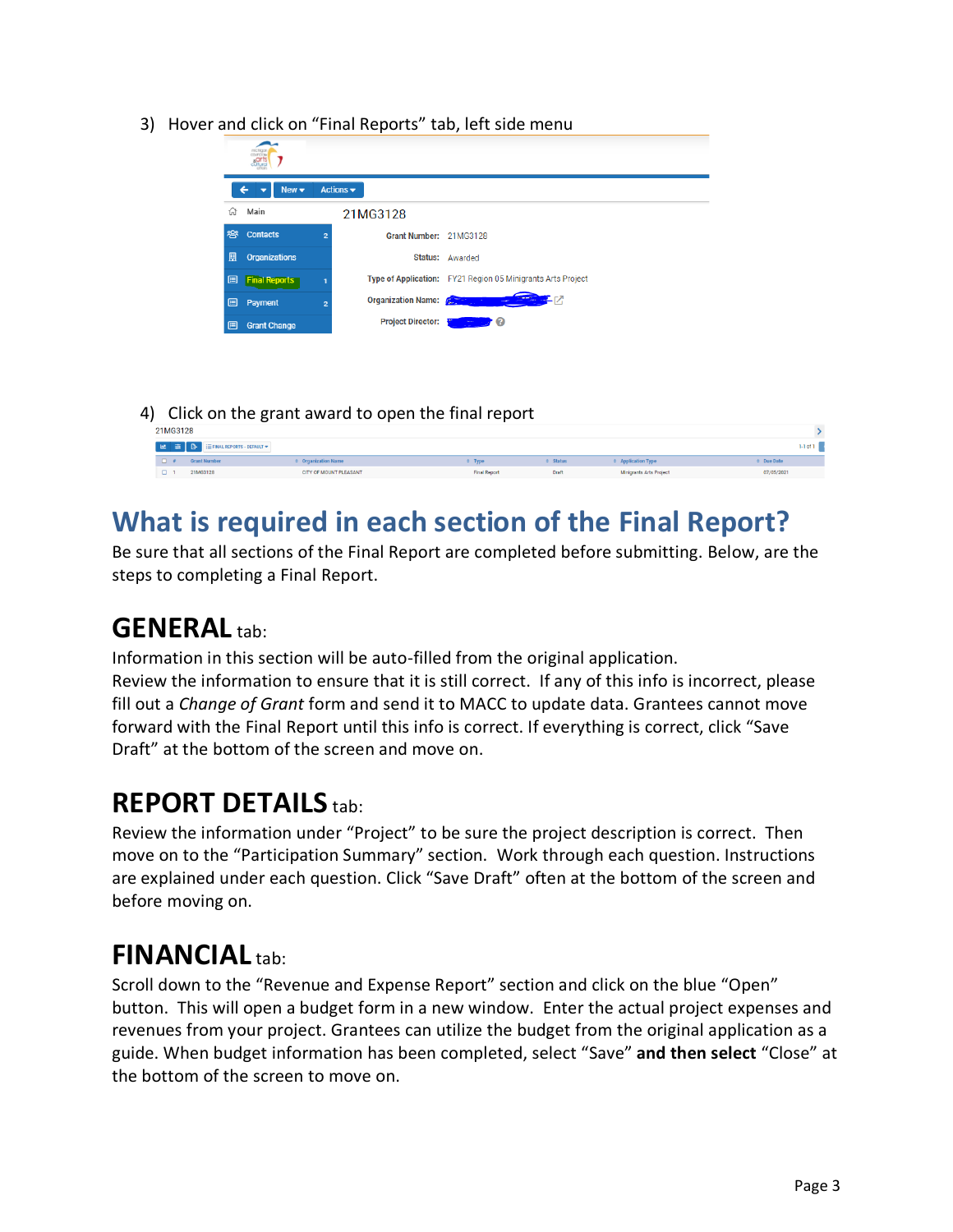**ONLY** provide revenues and allowable expenses directly related to the MACC grant award.

A budget must: -total of MACC Share column must equal grant award amount -total expenses must be equal or greater than the award amount -balance, meaning total revenues must be equal to total expenses

Grantees must enter the exact grant award amount when completing this page. This grant award amount is in SmartSimple, as well as the signed Grant Agreement. **The itemization does not need to show a 1:1 cash and/or in-kind match** to the grant award, unless applicant is regranting funds or receives federal funds as part of the award. Be sure to round figures to nearest whole dollar. The report should be balanced (revenues equals expenses) and should only reflect the grant award and the corresponding matching dollars. According to the Grant Agreement, MACC must receive proof of the entire amount of matching funds.

PLEASE NOTE: The financial form has a column in Expenses, "MACC Share." Figures entered in this column **should not be in addition to** the cash expense column, but rather a subset of the Cash expense column. The actual cost of a line item is entered into the Cash column, and whatever portion (if any) of that line item is MACC dollars is entered into the MACC Share column.

For example, a grantee paid the Asst. Director \$2,000 to oversee a project or services. The grantee used \$1,500 of MACC dollars toward the Asst. Dir. expense line item. Grantee would enter the following in Employee Cost expenses:

Cash column, \$2,000 MACC Share column, \$1,500

**NOTE:** MACC funding may not be applied to these items and should not be included in the project budget as expense items or to meet matching requirements.

For additional assistance completing financial statements, please contact: Adam Wheater: 517.881.7272; [wheatera@michigan.org](mailto:wheatera@michigan.org) Ashley Minarik: 517-599-1381; [minarika2@michigan.org.](mailto:minarika2@michigan.org)

## **QUESTIONS & ATTACHMENTS** tab:

Answer the questions in this section with as much details as possible. This is where you'll tell us what you did for your project and how it went. Include links to images, videos etc to show us how your project went and how you gave MCACA credit for your project. All documents attached should be in PDF format. When you've completed each question, click "Save Draft" at the bottom of the screen and move on.